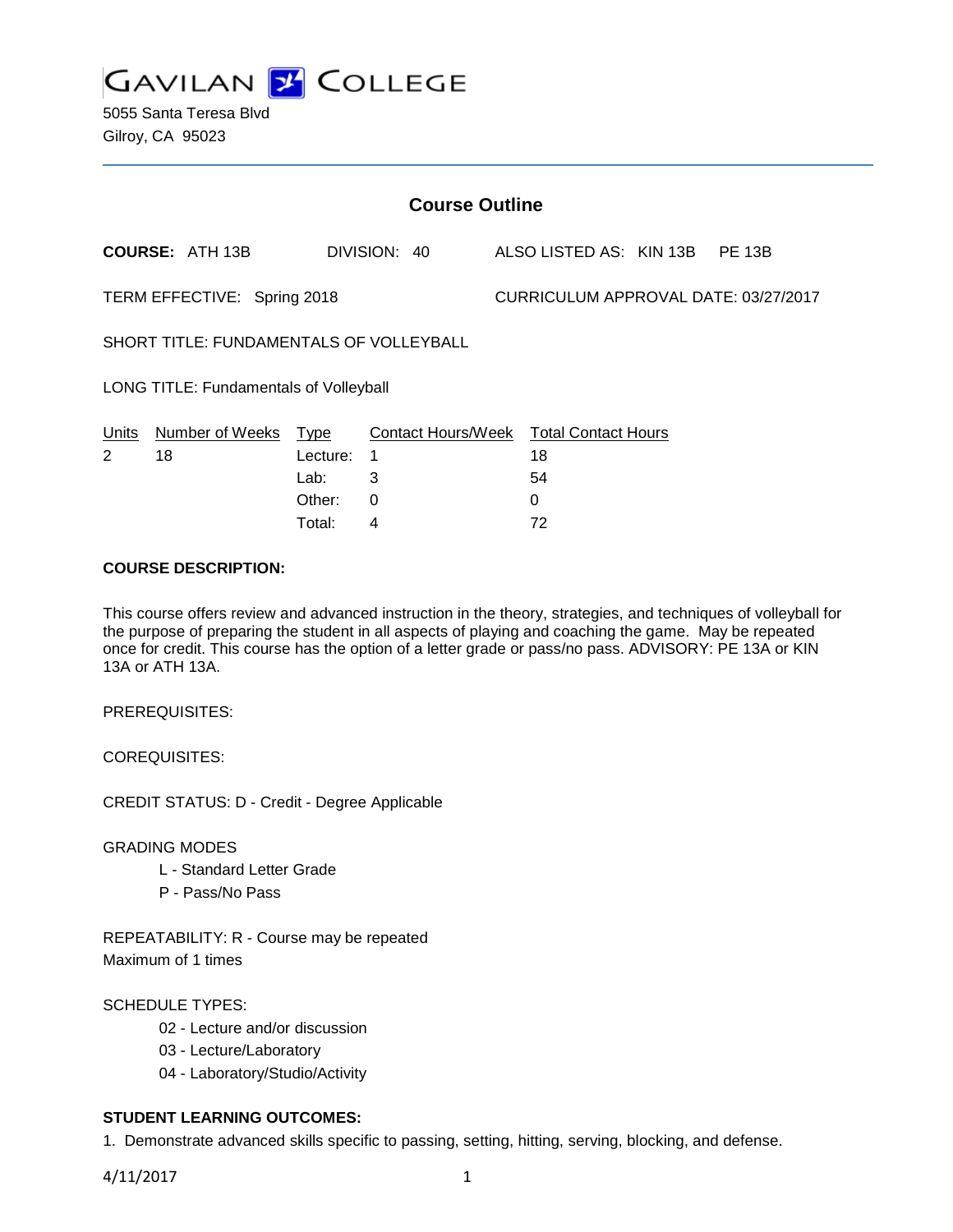Measure of assessment: demonstration

Year assessed, or planned year of assessment: 2018

Semester: Spring

2. Recognize and analyze advanced strategies and a variety of offensive and defensive schemes and apply them to game play.

Measure of assessment: demonstration, discussion, exam

Year assessed, or planned year of assessment: 2018

Semester: Spring

## **CONTENT, STUDENT PERFORMANCE OBJECTIVES, OUT-OF-CLASS ASSIGNMENTS**

Curriculum Approval Date: 03/27/2017

20 Hours (5 Hours Lecture/15 Hours Lab)

Content: Introduction and discussion of course syllabus and grading procedures. Review of equipment needs and additional conditioning and stretching for volleyball. Advanced passing and setting. More detailed instruction in the essential fundamentals of passing and setting, including the stance, foot positions and mechanics involved in each skill. Advanced serving. Advanced serving fundamentals including stance, ball toss, arm swing, contact point, and approach will be presented. Lecture, discussion, film, and guided practice will be utilized. In addition to reviewing the float and topspin serve, advanced serves such as the jump serve and one foot jump floater will be taught. Service areas will also be discussed. Students who repeat this class will become more proficient in advanced skills through the repetition of the advanced drills in this course. Those who repeat the class will be able to serve at a 60% success rate to specific service areas as called by the instructor.

Student Performance Objectives: Utilize the correct methods of stretching and participate in conditioning drills. Demonstrate and verbally explain the fundamentals involved in advanced passing and setting. Demonstrate the jump serve and one foot jump floater.

16 Hours (4 Hours Lecture/12 Hours Lab)

Content: Advanced hitting. Advanced fundamental mechanics involved in hitting such as the one foot approach with different hitting options and combination hits will be presented. Advanced defense. Defensive position, movement, and team philosophy will be reviewed. Defensive drills such as run through and rolling will be introduced. Advanced team defense, such as read defense and rotation defense will be presented. Defensive drills such as 3 person and 5 person defense will be reviewed. The material will be presented through lectures, demonstrations, video, live games, and guided practices. Students who repeat this class will become more proficient in these advanced skills (one foot approach and combination hits) through repetition of the drills in this course. They will become more advanced defenders.

Student Performance Objectives: Analyze the various skills involved in executing all types of hits. Demonstrate run through and rolling. Demonstrate read and rotation defenses and be able to perform them in drills and scrimmages. Situations, philosophies, and strategies involved in various team defenses will be explained by students who repeat the class.

12 Hours (3 Hours Lecture/9 Hours Lab)

Content: Continue to practice hitting different sets (1 - 5). Introduction and practice of combination hitting. Continue practice of serve receive rotation and when ready, incorporate this with combination hitting. Students who repeat this course will become more proficient in executing hitting skills through repeated supervised practice.

Student Performance Objectives: Demonstrate combination hits and include them in the various serve receive rotation positions.

20 Hours (5 Hours Lecture/15 Hours Lab)

Content: Review of the rules of the game. Lecture, discussion, and test on the rules of the sport of volleyball. Introduce blocking, including form and footwork. Inter-class play, which may include a tournament. Semester review. A student's ability to execute advanced skills, combination plays, and offensive and defensive schemes will be evaluated. Students who repeat this class will demonstrate their knowledge of the rules by umpiring/refereeing scrimmages and making the correct calls depending on the violation. Students who repeat the course will become more proficient at blocking through supervised practice.

Student Performance Objectives: Explain the rules of the game. Demonstrate their skills (including blocking), offensive and defensive positioning, and the rules of the game through inter-class play and by umpiring/refereeing.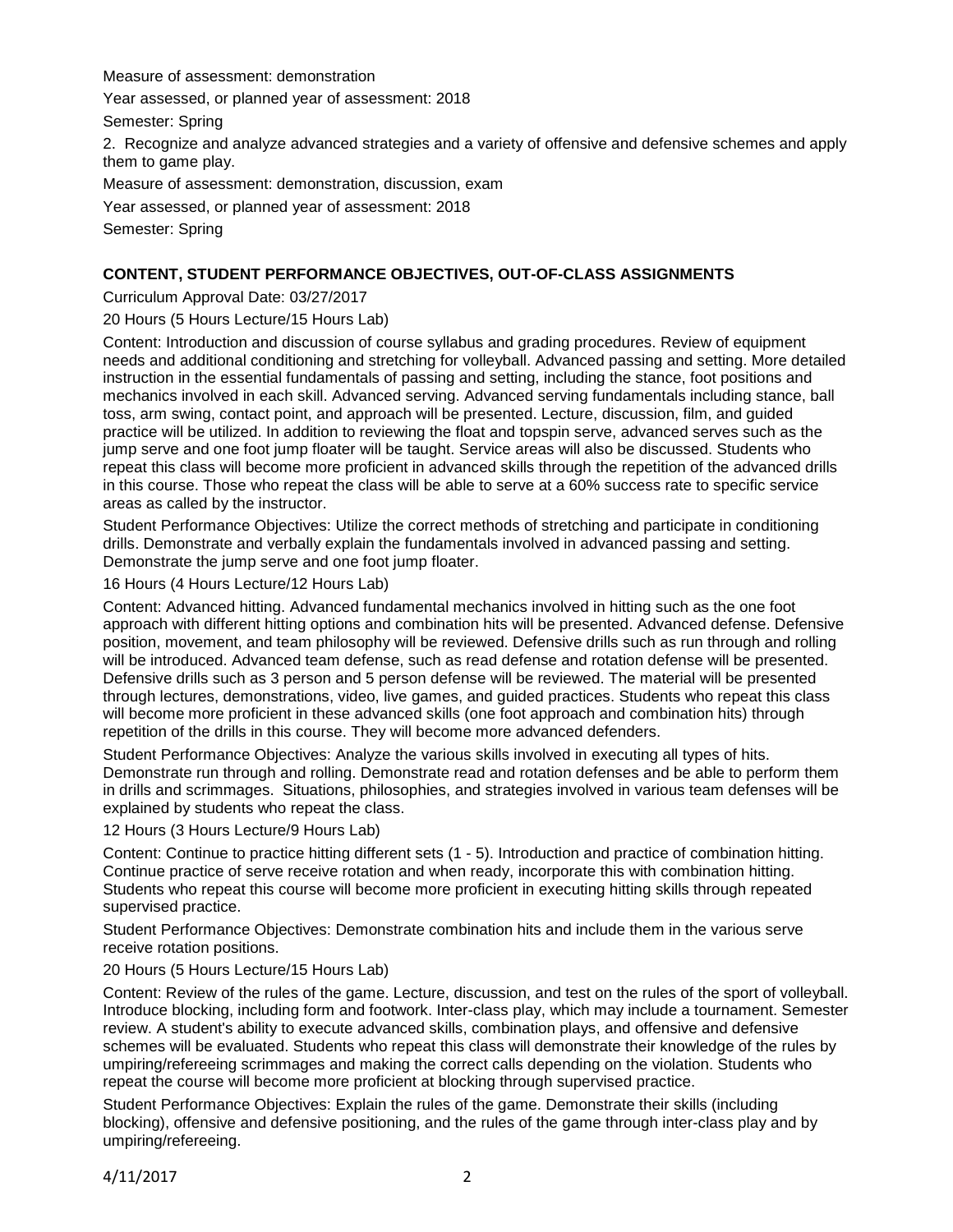## **METHODS OF INSTRUCTION:**

Lecture, demonstration, guided practice, video-analysis and interpretation, group discussion.

## **METHODS OF EVALUATION:**

Writing assignments Percent of total grade: 10.00 % Written Homework Skill demonstrations Percent of total grade: 50.00 % Demonstration Objective examinations Percent of total grade: 10.00 % Multiple Choice, True/False, Matching Items, Completion Other methods of evaluation Percent of total grade: 30.00 % Requires student participation.

# **OUT OF CLASS ASSIGNMENTS:**

#### Required Outside Hours: 10

Assignment Description: Homework: Students will develop a list of stretching and conditioning exercises explaining the specific benefits to volleyball players. They will watch several matches and write descriptions of the advanced setting and passing skills shown. The students will have someone video-tape them performing the jump and one foot jump floater serves so they can evaluate their serving technique.

#### Required Outside Hours: 8

Assignment Description: Homework: Students will attend a match and analyze hitting techniques. They will make a list of the advanced hits used, which will be discussed in class. Students will watch a match and/or videos and share observations of defensive

techniques. They will watch a collegiate level match and chart what defenses are being used. They will also note what adjustments are being made.

Required Outside Hours: 6

Assignment Description: Homework: Students will watch and evaluate players in a match situation, analyzing the effectiveness of combination hits. They will chart the various serve receive rotations and be able to explain them to the class.

Required Outside Hours: 10

Assignment Description: Homework: Students will analyze a referee and/or umpires performance. They will watch a match and write a critique utilizing the information gained in class. Outside of class students will meet to review for the written and/or practical final.

## **REPRESENTATIVE TEXTBOOKS:**

No textbook required. Handouts will be provided as needed

## **ARTICULATION and CERTIFICATE INFORMATION**

Associate Degree:

GAV E1, effective 201570

CSU GE:

CSU E, effective 201570 CSU E1, effective 201370 IGETC:

4/11/2017 3